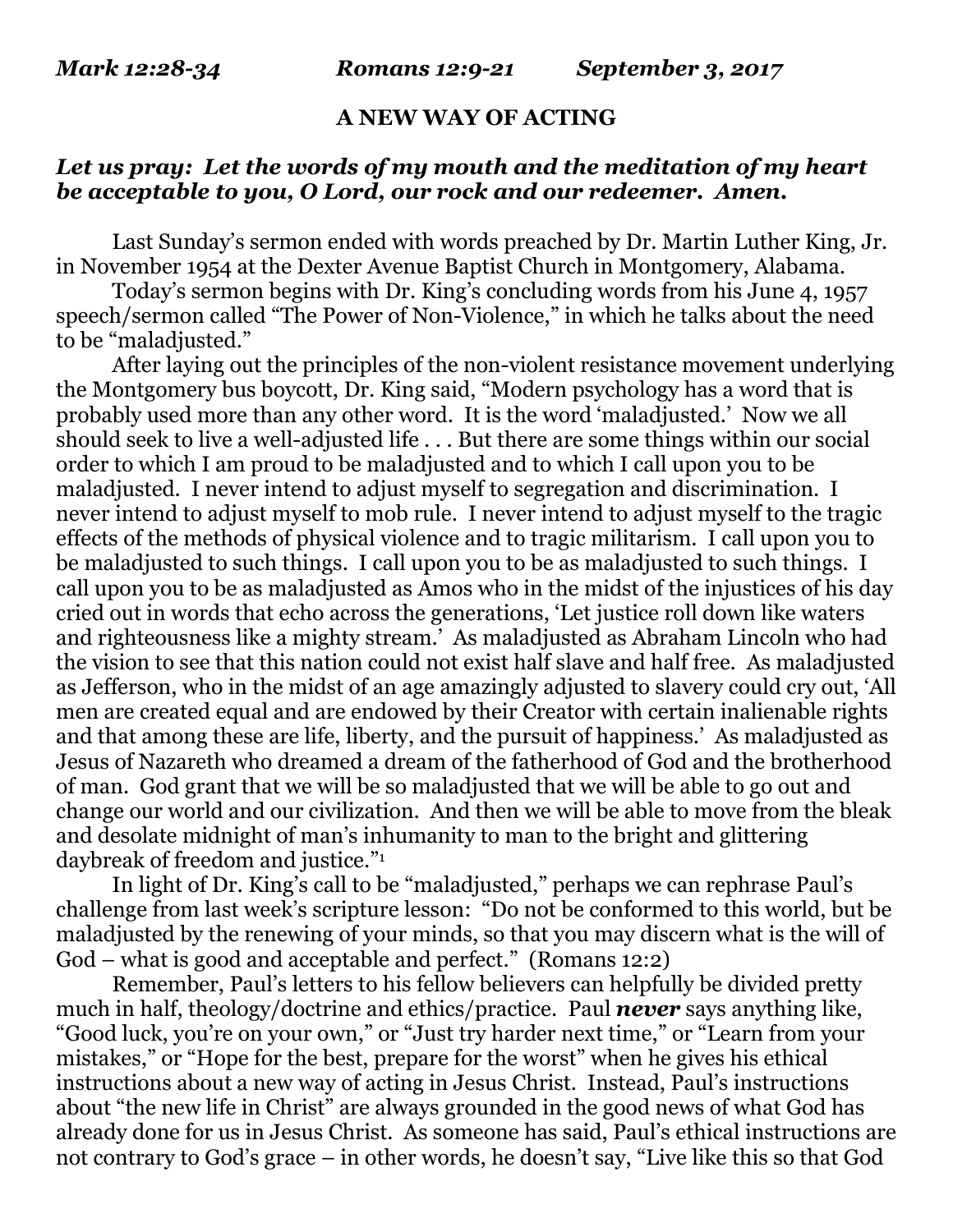will love you." Just the opposite is true. Paul says, "God loves you. In fact, God loves you so much, he sent his only

Son to die for you, so that you might live for God." Paul's ethical admonitions are a response to God's grace already given. Paul's call and the claim of the gospel is to take God's grace seriously enough to shape how we live accordingly.

So, after Paul talks about "a new way of thinking" because of the renewing of our minds through God's grace, he gets down to the nitty-gritty of what that "new way of thinking" looks like when it is acted out. That's when we hear exhortations such as "let love be genuine; hate what is evil, hold fast to what is good; love one another with mutual affection; outdo one another in showing honor; do not lag in zeal; be ardent in spirit; serve the Lord; rejoice in hope; be patient in suffering; persevere in prayer; contribute to the needs of the saints; extend hospitality to strangers; bless those who persecute you; bless and do not curse them; rejoice with those who rejoice; weep with those who weep; live in harmony with one another; do not be haughty, but associate with the lowly; do not claim to be wiser than you are; do not repay anyone evil with evil; take thought for what is noble in the sight of all; if possible, live peaceably with all; never avenge yourselves; if your enemies are hungry, feed them; if they are thirsty, give them something to drink; do not be overcome by evil, but overcome evil with good."

Is your tongue hanging out? Do you need to take a deep breath? Are you rolling your eyes? Are you shaking your head in disbelief? Are you thinking to yourself, "Yeah, right!"? From the viewpoint of being conformed to this world, Paul's ethical admonitions are unrealistic, if not downright laughable and impossible. But, from the viewpoint of people who are "maladjusted" to the way this world is, through the renewal of minds by the grace of God in Jesus Christ, Paul's ethical admonitions make sense. Paul almost sounds like he is paraphrasing Jesus's Sermon on the Mount: "You have heard that it was said, 'An eye for an eye and a tooth for a tooth.' But I say to you, Do not resist an evildoer. But if anyone strikes you on the right cheek, turn the other also. You have heard that it was said, 'You shall love your neighbor and hate your enemy.' But I say to you, Love your enemies and pray for those who persecute you, so that you may be children of God. Be perfect, therefore, as your heavenly Father is perfect." (Matthew 5:38-29, 43-45, 48)

The underlying foundation of Jesus's teachings on the mountain, Paul's ethical admonitions to his fellow believers, and the non-violent resistance philosophy in the Civil Rights Movement is love. As one of our seminary professors used to say, this love is not the squishy, warm feeling you get inside when someone special sits down next to you. No, the kind of love Jesus, Paul, the gospels, and the non-violent resistance movement talk about is what we call *agape*. That's the kind of love God loved the world so much with – so much *agape* that he did something about it; he sent his only Son. That's the kind of love Jesus loved his disciples with – so much *agape* that he wrapped a towel around his waist, got down on his knees, and washed their dusty, cracked, smelly feet. That's the kind of love Jesus loved all of us with – so much *agape* that he went to the cross and died for our sins. That's the kind of love that calls forth love – love that is genuine; love that holds fast to what is good; love that blesses those who persecute; etc., etc., etc.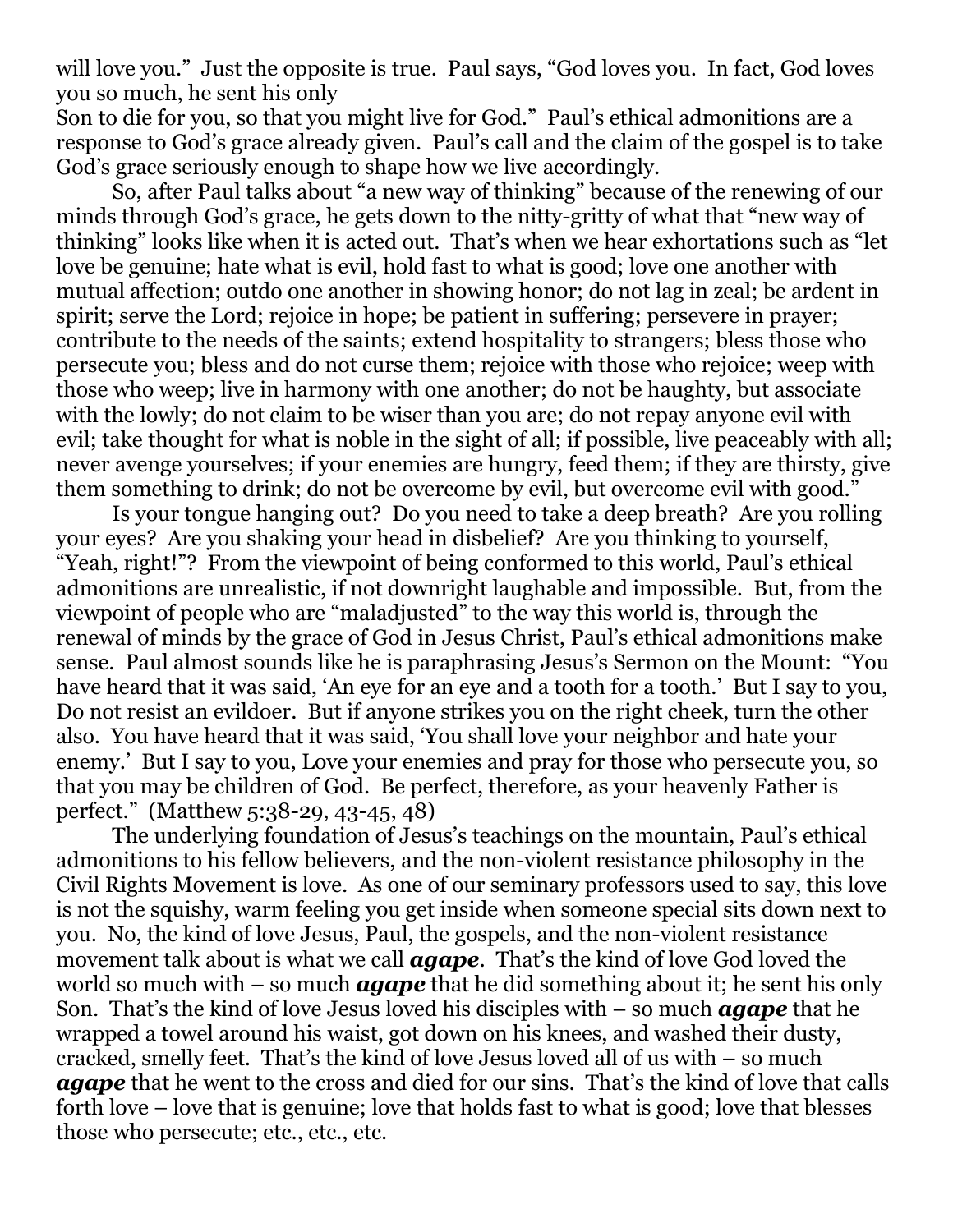U.S. Representative John Lewis from Georgia was a young leader in the march at Selma. His head was cracked open on "Bloody Sunday." He suffered much, along with many others who marched in the face of hatred and violence. He has said, "Before we went on any protest, whether it was sit-ins or the freedom rides or any march, we prepared ourselves, and we were disciplined. We were committed to the way of peace – the way of nonviolence – the way of love – the way of life as the way of living." That last phrase  $-$  "the way of love  $-$  the way of life as the way of living" is a good summary of Paul's description of "a new way of acting." It seems counter-intuitive. It seems unrealistic. It seems like asking for trouble. It seems absurd at face value. But it's the way of life that Jesus taught – and, not only did he teach it, he lived it, he did it, and he died for it, that we might have life.

In his first book, *Stride Toward Freedom*, Dr. King outlined six principles of his philosophy of nonviolence. As you listen to them, hear the similarities to what Jesus taught in his sermon and what Paul encourages in his letter.

Principle One: Nonviolence is a way of life for courageous people. It is active nonviolent resistance to evil.

Principle Two: Nonviolence seeks to win friendship and understanding. The end result is redemption and reconciliation.

Principle Three: Nonviolence seeks to defeat injustice not people. It seeks to attack the evil system rather than the individuals caught up in it.

Principle Four: Nonviolence holds that suffering can educate and transform. It accepts suffering without retaliation.

Principle Five: Nonviolence chooses love instead of hate. It resists violence of the spirit as well as the body.

Principle Six: Nonviolence believes the universe is on the side of justice. It believes that God is a God of justice.<sup>2</sup>

Dr. King summarized his principles in a speech in Washington, D.C. just two months before his death, when he said, "Cowardice asks the question – is it safe? Expediency asks the question – is it politic? Vanity asks the question – is it popular? But conscience asks the question  $-$  is it right? And there comes a time when one must take a position that is neither safe, nor politic, nor popular; but one must take it because it is right."<sup>3</sup>

In my preaching, I try hard to avoid words such as "should," and "ought," and "must," and even "let us." They can come across as easy to say moralisms, sort of like verbally wagging my finger at you, when I'm really in the business of proclaiming the good news that in Christ we "get to" live in this new way that Paul describes, rather than we've "got to" do this or that to earn God's love.

But, you know, sometimes I just can't help using those words, because our Lord himself, and his apostle Paul also, use that kind of language. A few weeks ago I preached about the "imperative of prayer" and talked about how the petitions in the Lord's Prayer are imperatives – as if we are ordering God what to do. You may remember, that kind of imperative is really an expression of trust in God's ability and desire to do what we ask – Give us, forgive us, lead us not, deliver us . . .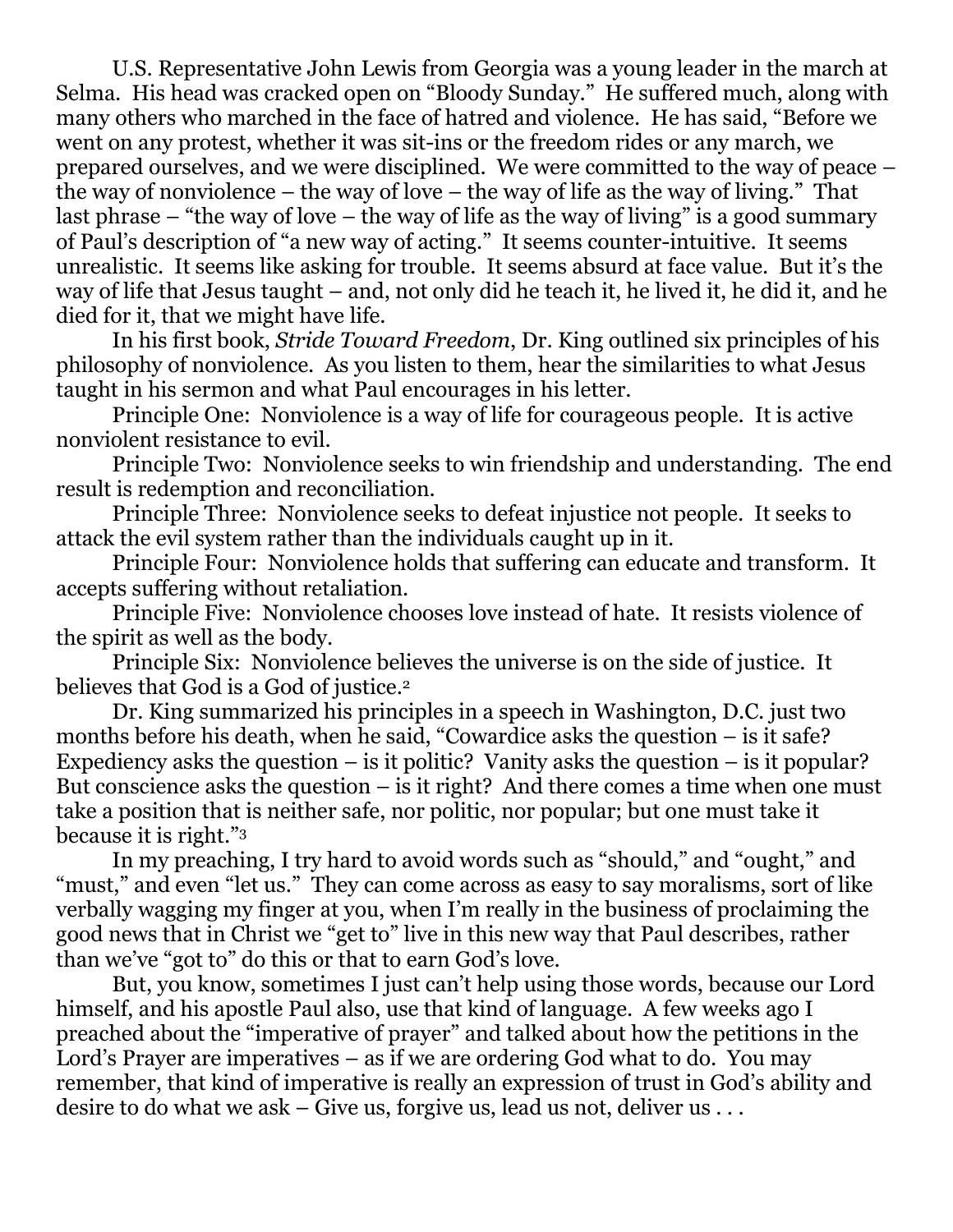Last week we heard Curt read the Great Commandment from Mark 12. This morning we heard Ann read the same gospel lesson. When Cheryl was working on today's bulletin, she buzzed me on my phone and said, "Phil, do you realize the gospel lesson is the same as last Sunday?" I said, "Yes, it's for a reason." And the reason is simple – as Jesus says, the Great Commandment (Love God. Love neighbor.) is the summary of the whole law. We might say it is the essence of what it means to be maladjusted to this world, to be renewed in our minds so that we may discern what is the will of God.

And guess what! Jesus' words are imperatives. Actually, in the Greek they are in the future indicative ("You shall or will love God. You shall or will love your neighbor."), but in this instance Jesus's words are what we call a "categorical imperative." You might remember studying that in an Intro to Philosophy class somewhere along the line, or you may associate that idea with the German philosopher Immanuel Kant. The definition of a "categorical imperative" is "an unconditional moral obligation that is binding in all circumstances and is not dependent on a person's inclination or purpose." From a gospel point of view, love/**agape** is a categorical imperative – it is absolutely essential and indispensable to the maladjusted, transformed way of life as the way of living.

So, when Jesus says "You will love God. You will love your neighbor," and Paul writes, "You let love be genuine; you hate what is evil, you hold fast to what is good," they are saying "should, must, got to, let us . . ." And their imperatives are in the plural or, as we say around here, "All y'all let love be genuine . . . All y'all will love God. All y'all will love your neighbor." It's not just a matter of how you and I will live and act individually. It's a matter of what kind of community life we will seek to have beyond our own personal concerns.

I preach this sermon today well aware that it could come across as incredibly naïve or short on concrete suggestions about how to live as Jesus teaches and Paul encourages. To the first – about being incredibly naïve – I can only say, listen to what Jesus says life in the Kingdom of God is like and to how Paul challenges us to live as followers of Jesus Christ. To the second – about concrete suggestions about how to live this way – I will say, it's kind of like the time when the lawyer asked Jesus, "Who is my neighbor?" The story suggests that the lawyer hoped Jesus would give him a nice, neat list of the people he had to love. Instead, Jesus told him a story about a man who fell among robbers, only to be helped by his mortal enemy. When the lawyer begrudgingly agreed that the man who showed mercy was the neighbor, Jesus told him, "Go and do likewise." The lawyer had to figure it out and do likewise.

And so do we . . . but we're not left on our own. As someone has written, "only the cross of Jesus helps us bear to hear the great commandment because none of us measures up to the demand. But the cross reinforces the command – love calls forth love."

It is critical to hear Jesus's great commandment and Paul's ethical instructions, because we are being torn apart in our country by fear and hatred and cries for revenge. As Christians, we are people who have been given a whole new way of thinking (not conformed to this world, but transformed) that can lead to a whole new way of acting